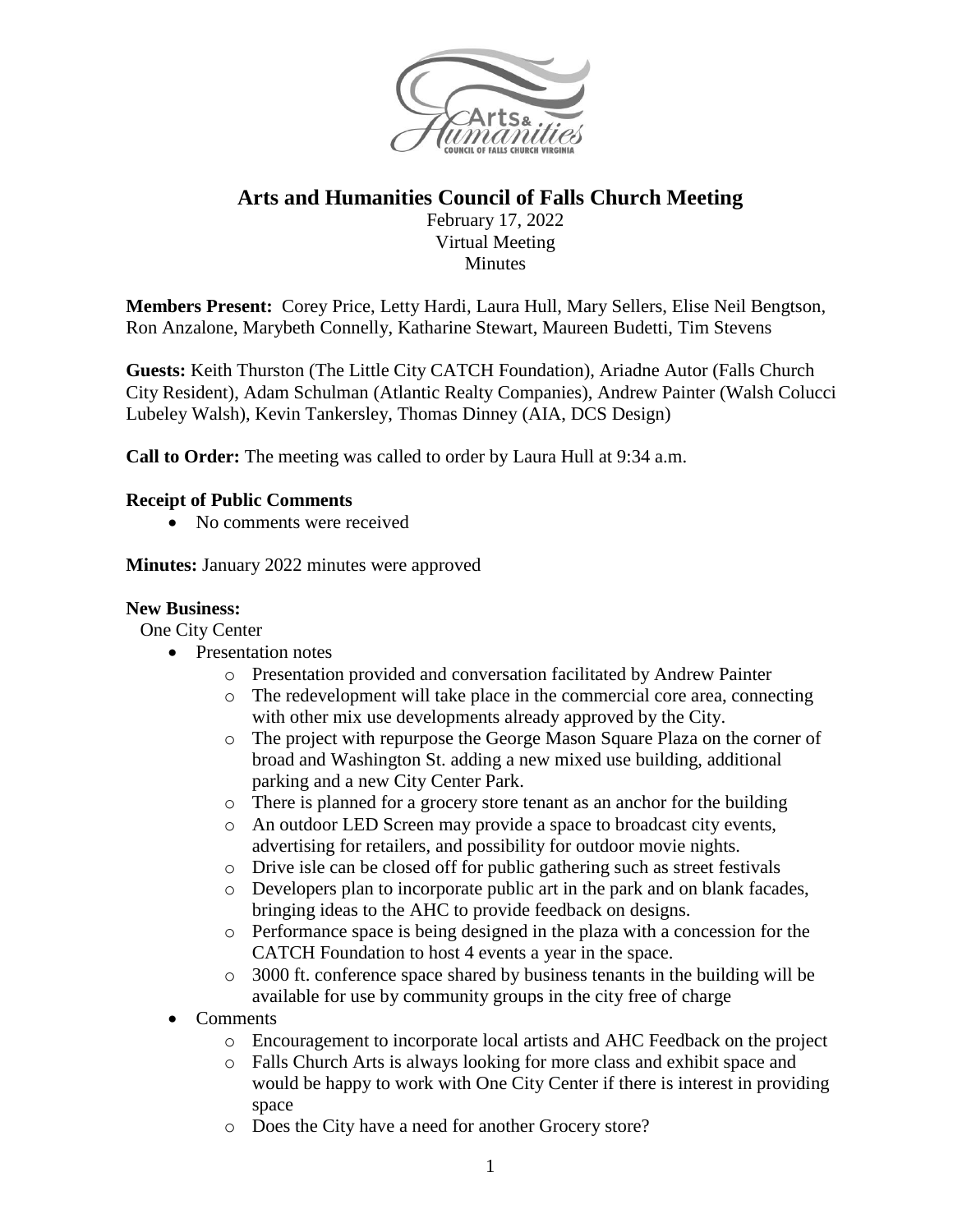- $\circ$  The development will be in the historic core of the City/Town of Falls Church and an interpretive sign / Art interpretation.
	- o Examples include: Start Tavern, original Town Hall, Photos of the Old Falls Church Bank, the one stop light at wash/broad, Gas Station, Drug Store/Soda Foundation, Haley's Corner.
	- o Review 3D model of Star public art originally suggested for the corner of Broad and Washington by Barb Cram
- o LED Screen could provide an opportunity for digital art or showcase FCA student works
- o The City Park also could create an opportunity for historic art interpretation, interpretive sign, sensory or audio art.
- o The additional items could improve the use of the plaza for performances
	- o Wifi, power access, lighting, restroom/green room/hospitality room access for performers,
- o Encourage further conversations about the concession for use of plaza by CATCH Foundation, Founders row offered funding to support programming.

## **Old Business:**

Arts & Humanities Council Strategic Plan Review

- Corey Price and Laura Hull meet with the City Clerk's office to review last month's SWOT conversation. We are drafting some updated roles/responsibilities for the AHC based on the SWOT to be reviewed at our March Meeting. Draft will be sent ahead of time to AHC Board Members to review.
- Letty Hardi was able to connect Corey Price with the Vietnamese Literary and Artistic Club (VLAC) of the Washington D.C. Metropolitan

Arts & Economic Prosperity 6 Study

- The City is moving forward with participation this year. Survey collection has been delayed until May due to the omicron variant.
- Corey Price will be sending out by email a list of arts and cultural organizations in the City to invite to participate and is asking everyone to review for accuracy.

Falls Church Art Walk

- What can be done to highlight the work completed? Can we plan an Art Walk event this spring?
	- o Corey Price will work to schedule a meeting with Mary Sellers and Scarlett Williams to learn about the City's Special Events Guidelines and application.

## **Roundtable Discussions**

- World Premiere of Girls on Madison Street took place last weekend. Tickets for the show are still available.
- Friends of Cherry Hill hosted a Valentine's Day tea last weekend and plans to reopen for tours and corn grinding in April.
- Mary Beth Connelly offered to schedule a tour of the high school's new performance and art exhibit space to arts and cultural groups in the City
- Chamber is accepting nominations for the Chamber Awards Show on their website